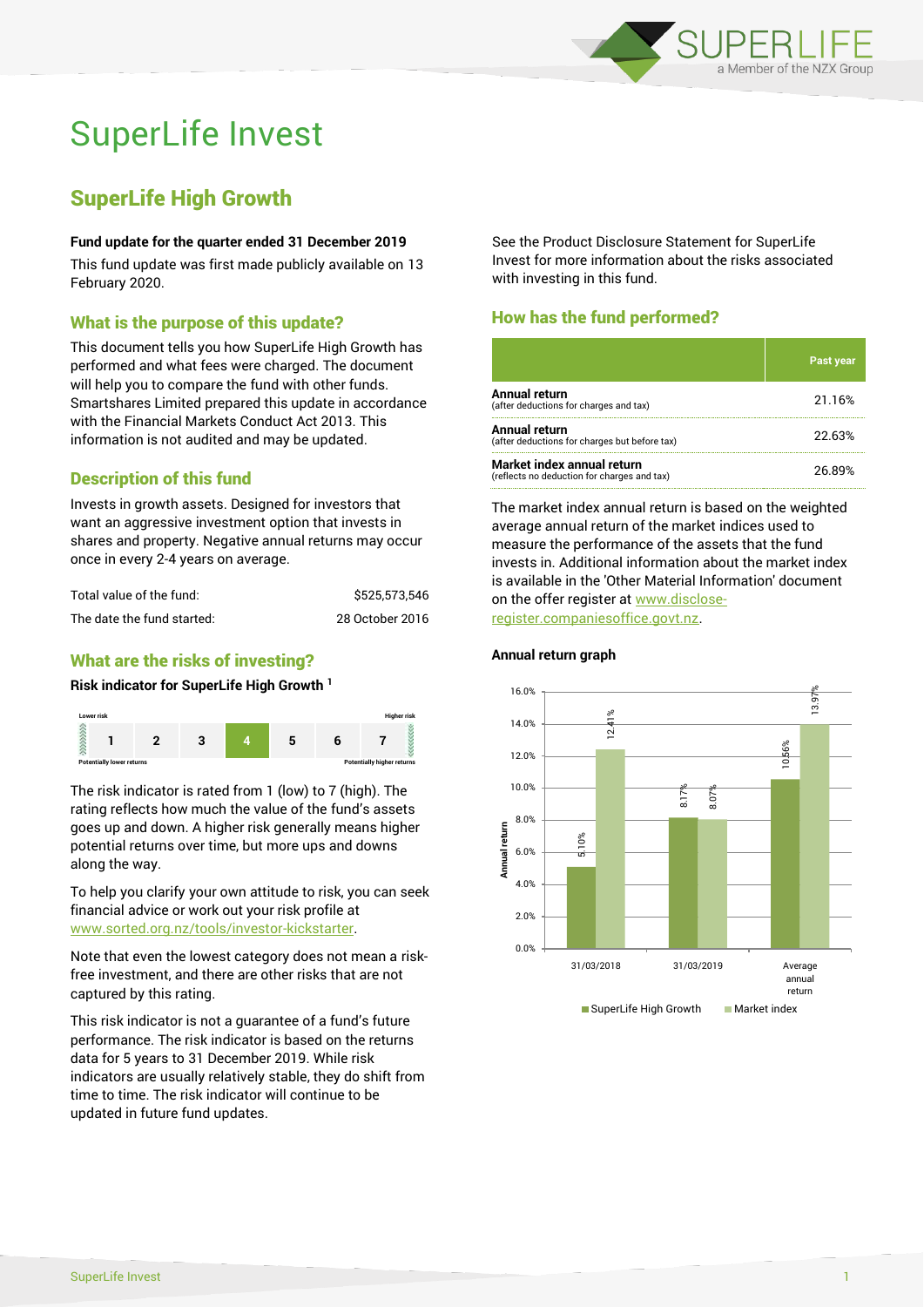

This shows the return after fund charges and tax for each year ending 31 March since the fund started. The last bar shows the average annual return since the fund started, up to 31 December 2019.

**Important:** This does not tell you how the fund will perform in the future.

Returns in this update are after tax at the highest prescribed investor rate (PIR) of tax for an individual New Zealand resident. Your tax may be lower.

#### What fees are investors charged?

Investors in SuperLife High Growth are charged fund charges. In the year to 31 March 2019 these were:

|                                                       | % per annum of fund's<br>net asset value |  |
|-------------------------------------------------------|------------------------------------------|--|
| <b>Total fund charges</b>                             | 0.53%                                    |  |
| Which are made up of:                                 |                                          |  |
| <b>Total management and administration</b><br>charges | 0.53%                                    |  |
| Including:                                            |                                          |  |
| Manager's basic fee                                   | 0.41%                                    |  |
| Other management and<br>administration charges        | 0.12%                                    |  |
| Other charges                                         | Dollar amount per investor               |  |
| Administration fee                                    | \$12 per annum                           |  |

Investors may also be charged individual action fees for specific actions or decisions (for example, if an investor has a financial adviser and has agreed to pay a fee to the adviser for providing financial advice). See the Product Disclosure Statement for SuperLife Invest for more information about those fees.

Small differences in fees and charges can have a big impact on your investment over the long term.

GST is included in the fund charges set out above.

#### Example of how this applies to an investor

Jess had \$10,000 in the fund and did not make any further contributions. At the end of the year, Jess received a return after fund charges were deducted of \$2,116 (that is 21.16% of her initial \$10,000). Jess paid other charges of \$12. This gives Jess a total return after tax of \$2,104 for the year.

#### What does the fund invest in?

#### **Actual investment mix**

This shows the types of assets that the fund invests in.



#### **Target investment mix**

This shows the mix of assets that the fund generally intends to invest in.

| <b>Asset Category</b>        | <b>Target asset mix</b> |
|------------------------------|-------------------------|
| Cash and cash equivalents    | 1.00%                   |
| New Zealand fixed interest   |                         |
| International fixed interest |                         |
| Australasian equities        | 25.50%                  |
| International equities       | 66.00%                  |
| Listed property              | 7.50%                   |
| Unlisted property            |                         |
| Commodities                  |                         |
| Other                        |                         |